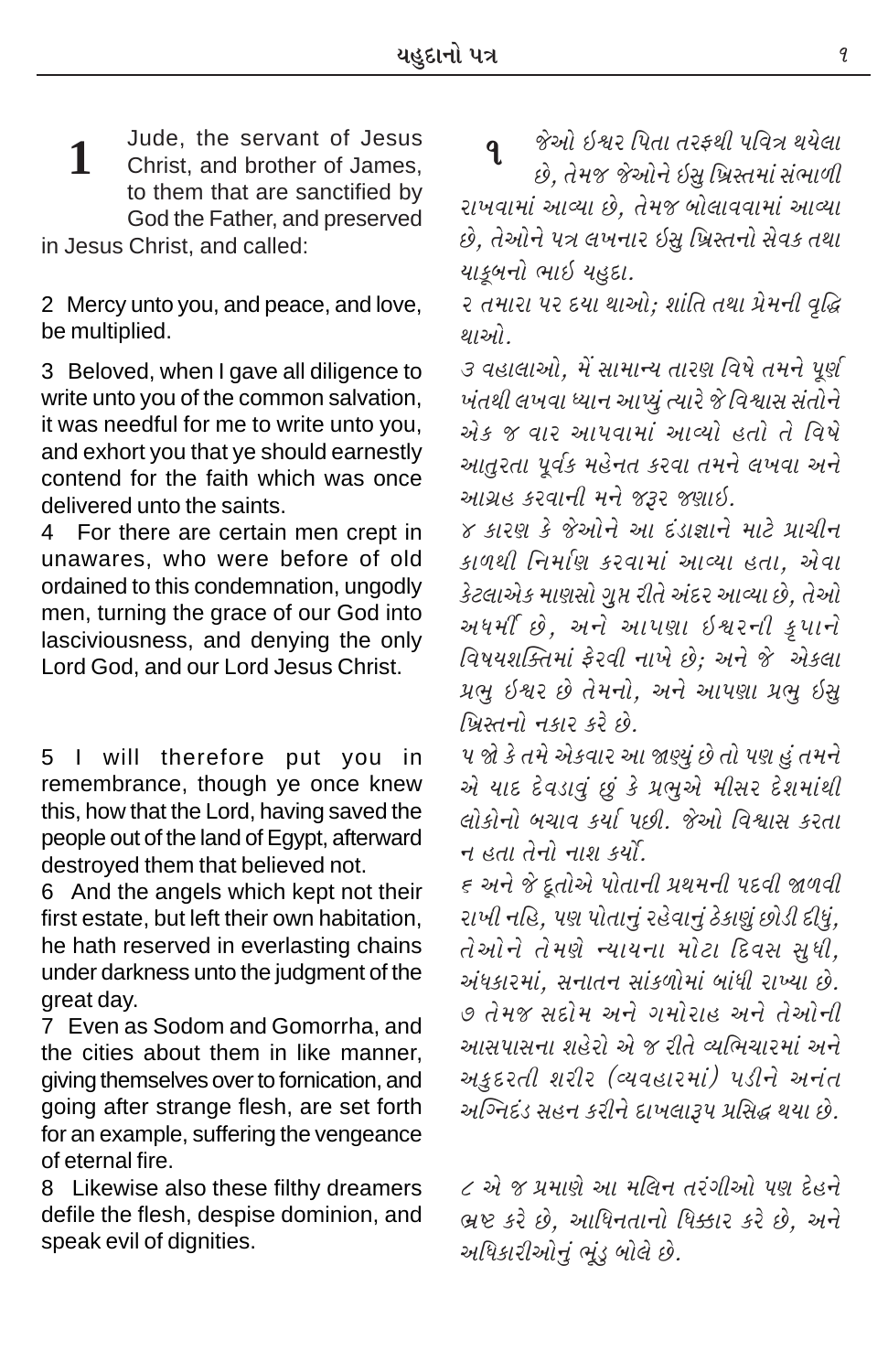9 Yet Michael the archangel, when contending with the devil he disputed about the body of Moses, durst not bring against him a railing accusation, but said. The Lord rebuke thee.

10 But these speak evil of those things which they know not: but what they know naturally, as brute beasts, in those things they corrupt themselves.

11 Woe unto them! for they have gone in the way of Cain, and ran greedily after the error of Balaam for reward, and perished in the gainsaying of Core.

 $12$ These are spots in your feasts of charity, when they feast with you, feeding themselves without fear: clouds they are without water, carried about of winds: trees whose fruit withereth, without fruit. twice dead, plucked up by the roots;

13 Raging waves of the sea, foaming out their own shame; wandering stars, to whom is reserved the blackness of darkness for ever.

14 And Enoch also, the seventh from Adam, prophesied of these, saying, Behold, the Lord cometh with ten thousands of his saints.

15 To execute judgment upon all, and to convince all that are ungodly among them of all their ungodly deeds which they have ungodly committed, and of all their hard speeches which ungodly sinners have spoken against him.

16 These are murmurers, complainers, walking after their own lusts; and their mouth speaketh great swelling words, having men's persons in admiration because of advantage.

૯ છતાં મિખાએલ પ્રમુખ દૂતે જ્યારે શેતાનની સાથે મુસાના શબ વિષે તકરાર કરીને વિવાદ કર્યો, ત્યારે તેણે નિંદા કરીને તહોમત મુકવાની હિંમત કરી નહિ, પણ એટલું જ કહ્યું કે, પ્રભુ તને ધમકાવો. ૧૦ તો પણ તેઓ જે વિષે કંઇ જાણતા નથી તે વિષે તેઓ ભૂંડ બોલે છે, અને બુદ્ધિહીન પશુઓની જેમ

જેને તેઓ કુદરતી રીતે સમજે છે તેમાં તેઓ પોતાને ભ્રષ્ટ કરે છે.

૧૧તેઓને અકસોસ ! કારણકે તેઓ કાઇનને માર્ગે ચાલ્યા. અને દ્રવ્યલોભનું ફળ મેળવવા બલઆમની ભૂલમાં દોડી ગયા અને કોરાહના બંડમાં નાશ  $41241$ 

૧૨ તેઓ તમારી સાથે જમે છે ત્યારે તેઓ તમારા પ્રેમ ભોજનોમાં કંલકરૂપ છે, તેઓ બીક વગર પોતાને તુપ્ત કરે છે, તેઓ પવનોથી હડસેલતા નિર્જળ વાદળા છે. એવા ઝાડ જેના ફળ કરમાઇ જાય છે. ફળહીન, બે વખત મરેલા અને મૂળમાંથી ખેંચી કાઢેલા છે

१३ ते पोतानी शरभनुं झीश डाढनारा समुद्रना વિકરાળ મોજાઓ છે. તેઓ ભટકતા તારાઓ છે કે જેઓને માટે ધોર અંધકાર સર્વકાળને માટે રાખી મકેલો છે.

 $98$  તેઓ વિષે આદમથી સાતમા  $(y$ રુષ) હનોખે ભવિષ્યવચન કહ્યું છે.

१५ डे ४ सी, सर्व पर न्यायनो अमल डरवाने અને તેઓમાં અધર્મીઓએ અધર્મીપણામાં કરેલા સર્વ અધર્મી કામો અને અધર્મી પાપીઓએ તેમની વિરુદ્ધ ઉચ્ચારેલા સર્વ કઠણ વચનો માટે તેઓને અપરાધી ઠરાવવાને પ્રભુ પોતાના હજારો હજાર સંતો સાથે આવી રહ્યા છે.

૧૬ તેઓ બડબડ કરનારા. ફરિયાદ કરનારા અને પોતાની દર્વાસના પ્રમાણે ચાલનારા છે. તેઓના મોઢા મોટી બડાશી હાંકે છે. તેઓ લાભને માટે ખુશામત કરનારા છે.